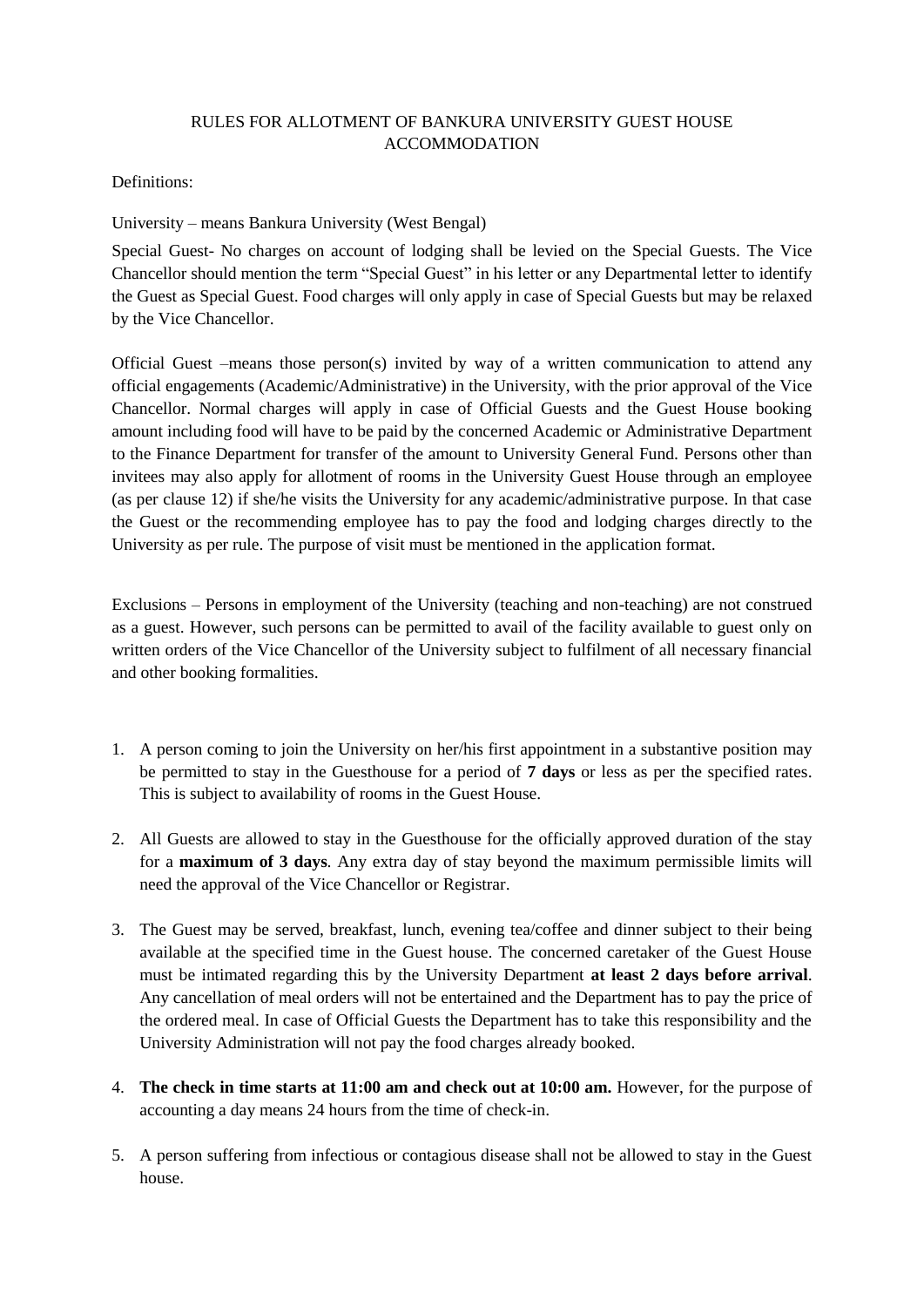- 6. All bookings must be made **at least 5 working days in advance** on deposition of full payment of the prescribed charges in cash/DD. Advance payment must be made from 12.30 pm to 2.30pm at the Finance Section of the University after due approval from the concerned Officer in Charge.
- 7. In case of a clash of same date between Special Guest and Official Guest the Special Guest will have priority over Official Guest. However if the booking is already done for guests of other category, then rooms cannot be booked for the Special Guest.
- 8. In case of an emergency the Officer-in-Charge of the Guest House may allow a room to be booked without any formalities, if directed by the Vice-Chancellor, but due formalities and payment procedures must be completed immediately upon arrival of the guest. Exception to this rule is at the sole discretion of the Vice Chancellor.
- 9. Rooms once booked cannot be cancelled. Bookings **beyond 1 month** is not allowed. All Departments of the University are advised to book early to avoid last minute complications.
- 10. Reservation /booking of accommodation in the Guest house shall not confer on the Guest any right to tenancy of the premises and the University shall have the right to get the rooms vacated at any time without giving any notice or assigning any reason in case of unauthorized stay/over stay.
- 11. The Guest house will be under the administrative control of the designated authority, as appointed by the Vice-Chancellor. The Guest is expected to maintain harmony and good behaviour during her/his stay.
- 12. No unauthorized person shall be allowed to stay in the Guest house.
- 13. The University shall not be responsible for any loss or damage to a person or the property of the Guest during his /her stay in the Guest house.
- 14. Persons using the guesthouse will pay for the damages, on spot, caused by them, to the building or furniture or fixtures or any other property of the University during her/his stay. If the Guest refuses to do so, the concerned Head of the Department or the recommending Officers/employees will have to pay for the damage done **within 7 working days**. Any failure to comply with this norm may entail severe penalties including suspension of the employee.
- 15. For Official guests, the request for an accommodation will be accepted only on recommendation from faculty members and officers of and above the rank of Assistant Registrar, Officers in Additional Charges and Section Officers working in substantive positions of the University.
- 16. The Official guests shall pay booking charges for the period of booking even if the room allotted to her/his remains vacant because of her/his late arrival.
- 17. In case of paucity of accommodation, the guests may share their accommodation.
- 18. Official will be charged at the rates specified below. **(a) AC Room Rs. 500/- per person per day + Food Charges + GST**